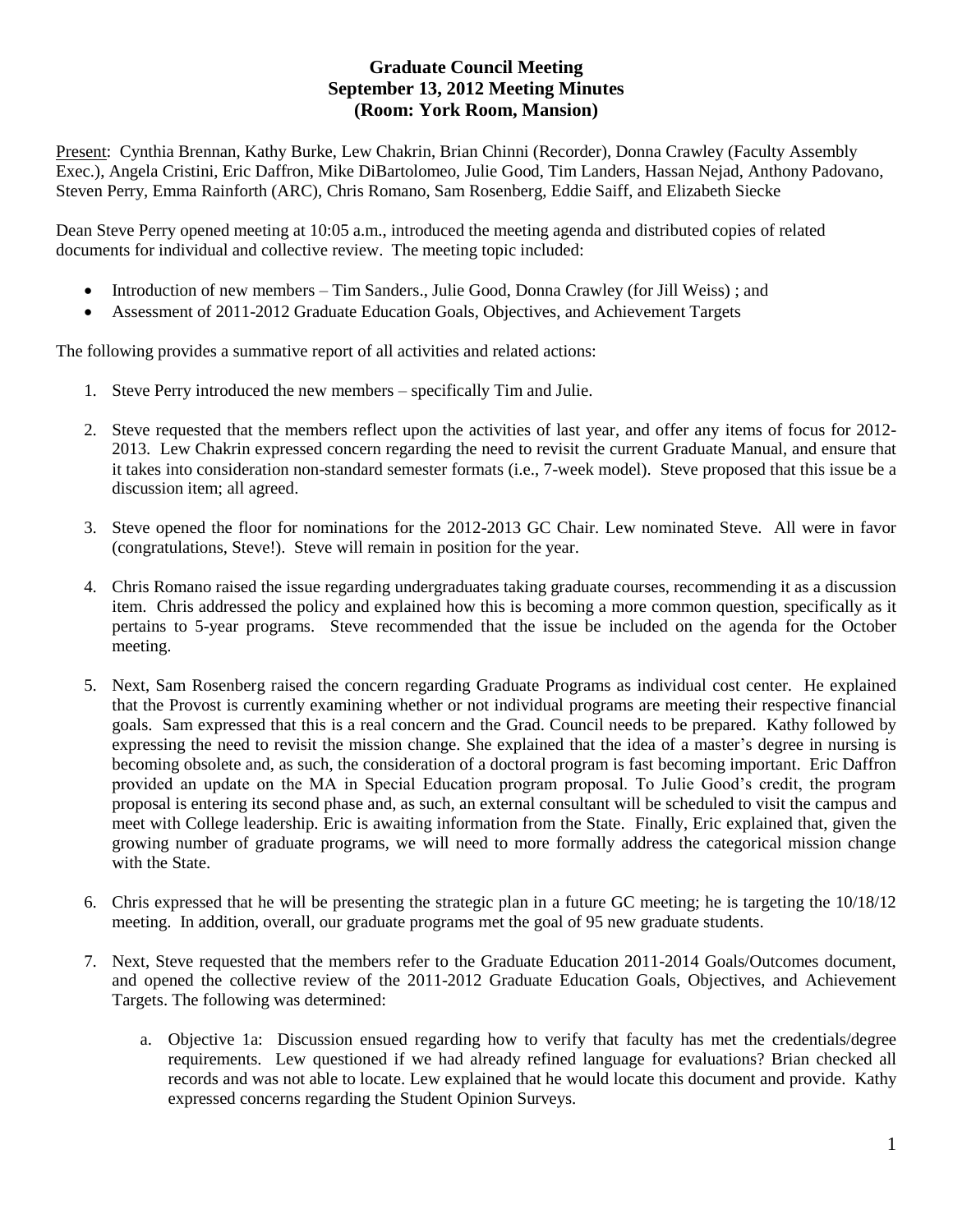- b. Objective 1b: Eric explained that Lysandra offered a course and only one attended. Lysandra will revisit how we might be able to better promote. Angela explained that every semester she identifies a specific pedagogical topic, and holds Saturday meeting training sessions. Discussion ensued regarding professional development opportunities. Eric proposed that, while all parts of a whole, faculty performance and student assessment should remain isolated; we are not evaluating faculty based on student assessment. Emma seconded and all were in favor. Steve proposed that the Council compromise by repositioning Assessment as the second goal, therefore following the language of the document.
- c. Objective 2a. Steve suggested that the GC achieved Target 1. Chris cited the graduate minutes on which this was addressed (January minutes). Chris explained that significant progress has been made regarding Target 1. His office has distributed weekly enrollment reports. There are coding issues that are yet to be rectified. Chris explained that Target 3 was not met; currently, there is no graduate education web page
- d. Objective 2b. Chris explained that, while difficult to attain with absolute precision, we have achieved at a 90% success rate.
- e. Objective 2c., Target 1. Eric expressed that he did not believe we were at 100%. Cindy sent lists and it is assumed that appropriate action was taken. Target  $2 -$ Chris explained that these two Targets do not necessarily align. Emma explained that they are two different achievement targets and questioned if Program Directors are monitoring academic standing of students. The Directors confirmed. Steve questioned if we have degree evaluations/audits for all programs? Chris confirmed that he would check to verify, specifically regarding MASS and MAEL. Brian confirmed that degree audits were available for MAEL.
- f. Objective 3a,Target 1. Chris confirmed that business plans were established for all programs. Chris explained that Target 2 had not yet been achieved across all programs. Target 3 has been achieved.
- g. Objective 3b,Target 1. Chris explained that 75% has been achieved. Target 2 Chris expressed that he manages the marketing lines of programs that transfer money in enrollment management.
- h. Objective 3c . Liz explained that there have been some challenges regarding library resources, specifically as it pertains to consistency across programs. These issues are currently being addressed with Beth. Sam explained that the 18K database is no longer required for a certain program. Liz confirmed that this is still budgeted. Sam followed by explaining that the individual relinquished this resources and, therefore, it needs to be pursued.
- i. Objective 3d,Target 1. Chris expressed that additional resources need to be dedicated to career development. Discussion ensued. Steve expressed that, in the end, we need to continue to conversation to refine the language of this objective and related target.
- j. Objective 4a, Target 1. Eric confirmed that all programs have implemented an assessment plan. Target 2 Eric expressed he had to verify, but, his tentative answer is 100%. Eric will find out if in Weave and give Brian access;
- 8. Next (11:10 a.m.), Steve proposed the Council take break and then initiate conversation around 2012-2013 Graduate Program Goals and Objectives. The GC reconvened its meeting at 11:25 a.m. Steve suggested that the Council work from the existing document. The following was achieved:
	- a. Steve questioned if there was a goal that the GC needed to add to the existing collection. Hassan expressed that there was no objective regarding the establishment of a "community of graduate students." Chris explained that he would bring the survey on which he was currently working. Lew expressed that he recalled that the Council needed to first determine the interest and needs of our graduate students. Chris expressed that we needed to have a program orientation, to which Kathy opposed. Rather, we could address this need in alternative, less traditional means. Chris disagreed, explaining that we need common